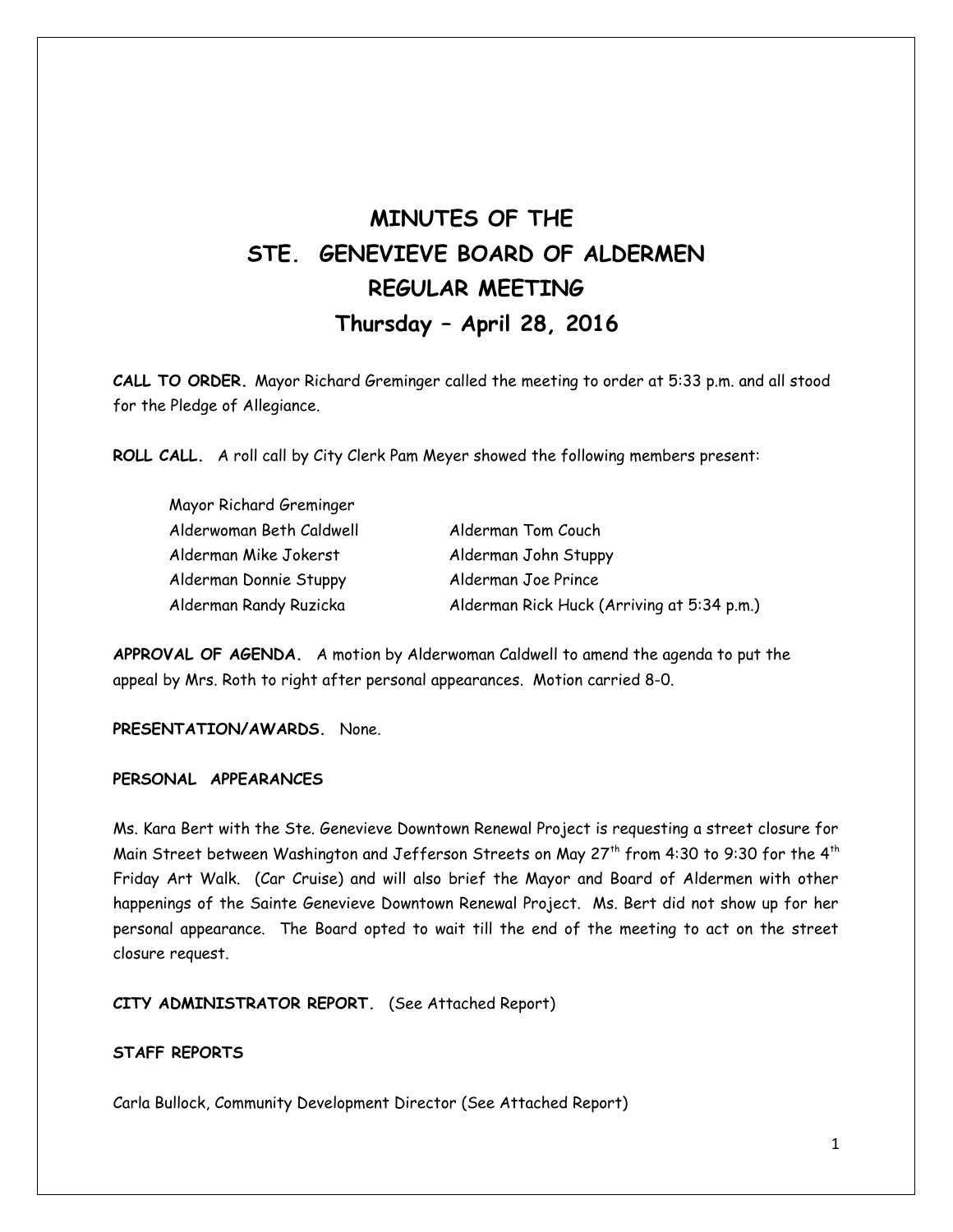Steve Wilson, Alliance Water Resources (See Attached Report) Kenny Steiger, Fire Chief (See Attached Report)

#### **COMMITTEE REPORTS.** None.

## **PUBLIC COMMENTS.**

Joyce Beckermann, 501 N. Third Street came before the Mayor and Board of Aldermen to voice her concerns regarding the Corp of Engineers and their suggestions as to how to keep the "North" end of town from flooding. She stated that she doesn't think you as a Board should consider what the Corps of Engineers wants to do is up to par because they do make mistakes. Mr. Toma explained that the flood hazard maps have changed because of the new data that has become available through the LIDAR system so FEMA and SEMA are working on those changes. With the new data some houses that were previously in the flood hazard area have been removed, while others have been added. At some point the property owners will be contacted and a public hearing held with the Corps of Engineers. Mayor Greminger also added that there will not be a levee system on that end of town and the Corps of Engineers current plan is to go with individual flood proofing recommendations.

Kathy Kreitler, 12 Patricia Court came before the Mayor and Board of Aldermen to address her concerns regarding pedestrian traffic along State Hwy 32 near Terrace Drive. She stated that the residents from Robinwood Drive cross the busy highway near Save A Lot and walk east towards town and that there is nowhere for them to walk except the shoulder. She is very concerned with the safety of these residents and would like for the City to try and look for a grant for money to do this project or possibly annexation of properties. The Mayor and several aldermen thanked her for her concern and explained that the annexation process is complicated and unfriendly annexation would be very costly.

**Mrs. Ethell Elaine Roth, 199 N. Main Street is appealing the decision by the Heritage Commission on the denial of a metal roof on her home and garage.** At this time, Carla Bullock, Community Development Administrator entered into evidence that Mrs. Roth's application was brought before the Heritage Commission requesting a 29-guage brown metal corrugated roof to replace the asphalt tone on the garage, a metal roof on a dormer and a stamped tin metal shingle roof on the rest of the home. Mrs. Roth had reported that water was running off the metal roof and in to the garage and also had just recently painted the older part and was already peeling off. Her request for her Certificate of Appropriateness died at the Heritage Commission meeting for a lack of a second. Ms. Bullock told the Board that she had priced metal shingles like the ones currently on Mrs. Roth's house and they were \$3.95 each or \$572 per square, a price Mrs. Roth said was not economically feasible. After a lengthy discussion and comments from the members of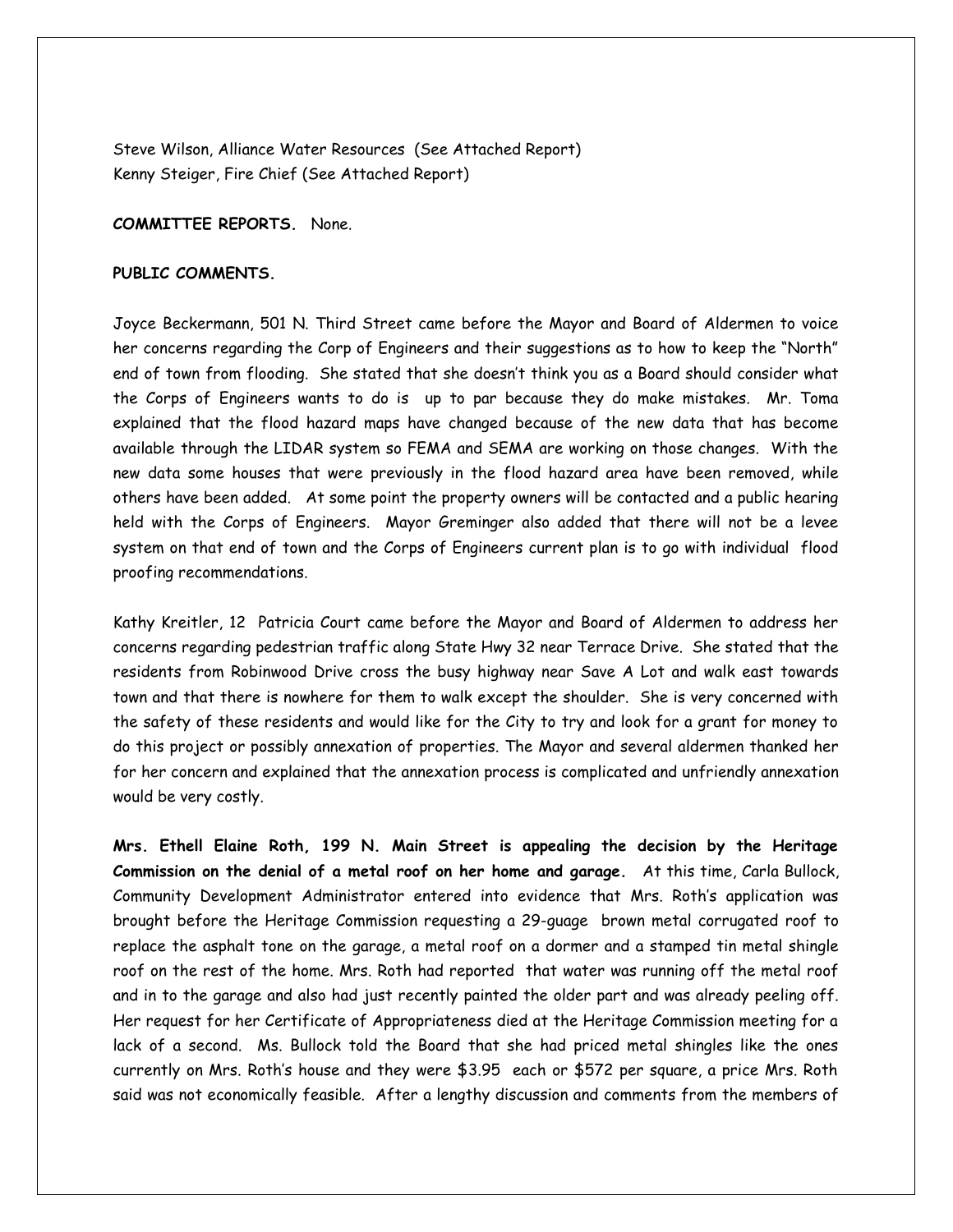the Board and also from Jamie Bauman, Chairman of the Heritage Commission who stated her discouragement with the Board of Alderman over riding the decisions that the Commission makes. Chairman Bauman believes that there are still gray areas in the guidelines that need to be tightened up. A motion by Alderman Prince, second by Alderwoman Caldwell to approve Ms. Roth's request to put a metal roof on her home and garage at 199 N. Fifth Street. Motion carried 8-0.

# **CONSENT AGENDA.**

**Minutes – Board of Aldermen – Regular Meeting – April 14, 2016.** A motion by Alderman Huck, second by Alderman Prince to approve the minutes of the Regular Meeting of the Board of Aldermen on April 14, 2016. Motion carried 8-0.

**Treasurer's Report – March, 2016.** A motion by Alderman Prince, second by Alderman D. Stuppy to approve the March, 2016 Treausurer's Report. Motion carried 8-0.

**RESOLUTION 2016-18. A RESOLUTION OF THE CITY OF STE. GENEVIEVE, MISSOURI AUTHORIZING THE MAYOR TO EXECUTE A PROPERTY MAINTENANCE AGREEMENT WITH KEVIN M. PETTY.** A motion by Alderman Huck, second by Alderman D. Stuppy to approve Resolution 2016-18 authorizing a maintenance agreement with Kevin Petty. Motion carried 8-0.

#### **OLD BUSINESS.**

**BILL NO. 4099 AN ORDINANCE AMENDING THE CITY OF STE. GENEVIEVE CODE OF ORDINANCES CHAPTER 205: ANIMALS; ARTICLE III CHICKENS; SECTION 205.200 KEEPING OF CHICKENS – ALLOWED ON ALL DETACHED SINGLE FAMILY LOTS AS SET FORTH BELOW. 2<sup>nd</sup> READING.** A motion by Alderman Prince, second by Alderman Jokerst, Bill No. 4099 was placed on its second and final reading, read by title only, considered and passed by a roll call vote as follows: Ayes: Alderwoman Beth Caldwell, Alderman Mike Jokerst, Alderman Joe Prince, Alderman Randy Ruzicka Alderman Richard Huck, Alderman Tom Couch, Alderman John Stuppy and Alderman Donald Stuppy. Nays: None Motion carried 8-0. Thereupon Bill No. 4098 was declared Ordinance No. 4037 signed by the Mayor and attested by the City Clerk.

#### **NEW BUSINESS.**

**BILL NO. 4101 AN ORDINANCE APPROVING THE PURCHASE OF A 2016 GMC SIERRA 3500 HD 4WD REGULAR CAB FROM LOU FUSZ, ST. LOUIS MISSOURI IN AN AMOUNT NOT TO EXCEED \$26,186.00 FOR THE WATER & SEWER DEPARTMENT. 1ST READING.** A motion by Alderman Couch, second by Alderman D. Stuppy to table Bill No. 4101 to the May 12, 2016